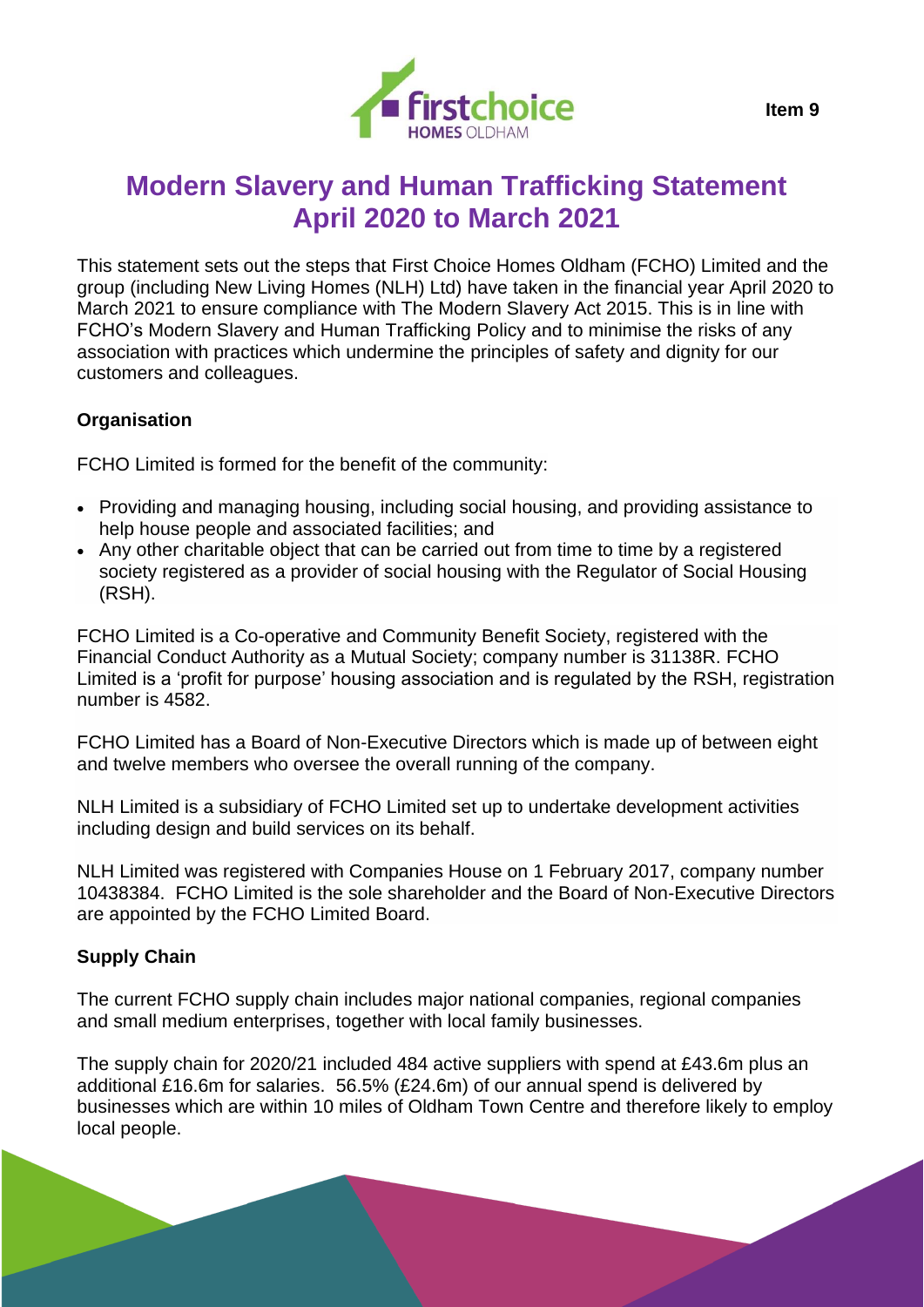## **Employees**

FCHO Limited employs c370 colleagues. As part of our recruitment process, either for colleagues or agency workers, candidates have provided proof of their eligibility to work in the UK. All new colleagues complete an on-line induction process which includes the FCHO Limited's Modern Slavery and Human Trafficking Policy.

The Policy sets out guidance for colleagues on how to spot signs of modern slavery together with how these are to be reported in line with FCHO's Safeguarding Policy.

FCHO's Whistleblowing Policy is cascaded to all new colleagues prior to them starting their employment as this forms part of phase one of their induction. This requires them to read the organisation's policies and procedures prior to their first day. When employment commences, confirmation is required to ensure that all policies have been read.

## **Policies**

A Modern Slavery and Human Trafficking Policy is in place to ensure that we comply with the Modern Slavery Act 2015 when carrying out all activities within our business.

The FCHO's Procurement Policy is designed to ensure that we operate in a legal, ethical and inclusive manner whilst achieving best value for money; this includes enabling our procurement activity to generate social and environmental benefits.

# **Due Diligence**

We have taken time to understand the implications of the Modern Slavery Act to identify areas within our business and supply chain where the greatest risks exist; these are procurement and supporting vulnerable customers.

The following measures are in place to mitigate these risks which include:

- During all procurement exercises, bidders are required to confirm that they adhere to the FCHO Limited Modern Slavery and Human Trafficking Policy (provided as part of the tender documentation) or provide a copy of their own Modern Slavery Policy (if they meet the statutory thresholds);
- As an accredited Living Wage Employer, FCHO Limited includes in all tender documentation that it requires all bidders to confirm that they pay at least the current Living Wage rate, currently £9.50 outside of London;
- Safeguarding reporting mechanisms have been put in place to ensure that we capture and act on any reports from colleagues, suppliers, contractors whilst working with our customers;
- Ensuring that all new colleagues and temporary workers sourced via an agency have the correct checks completed such as ensuring they are eligible to work in the UK and Disclosure and Barring Security checks; and